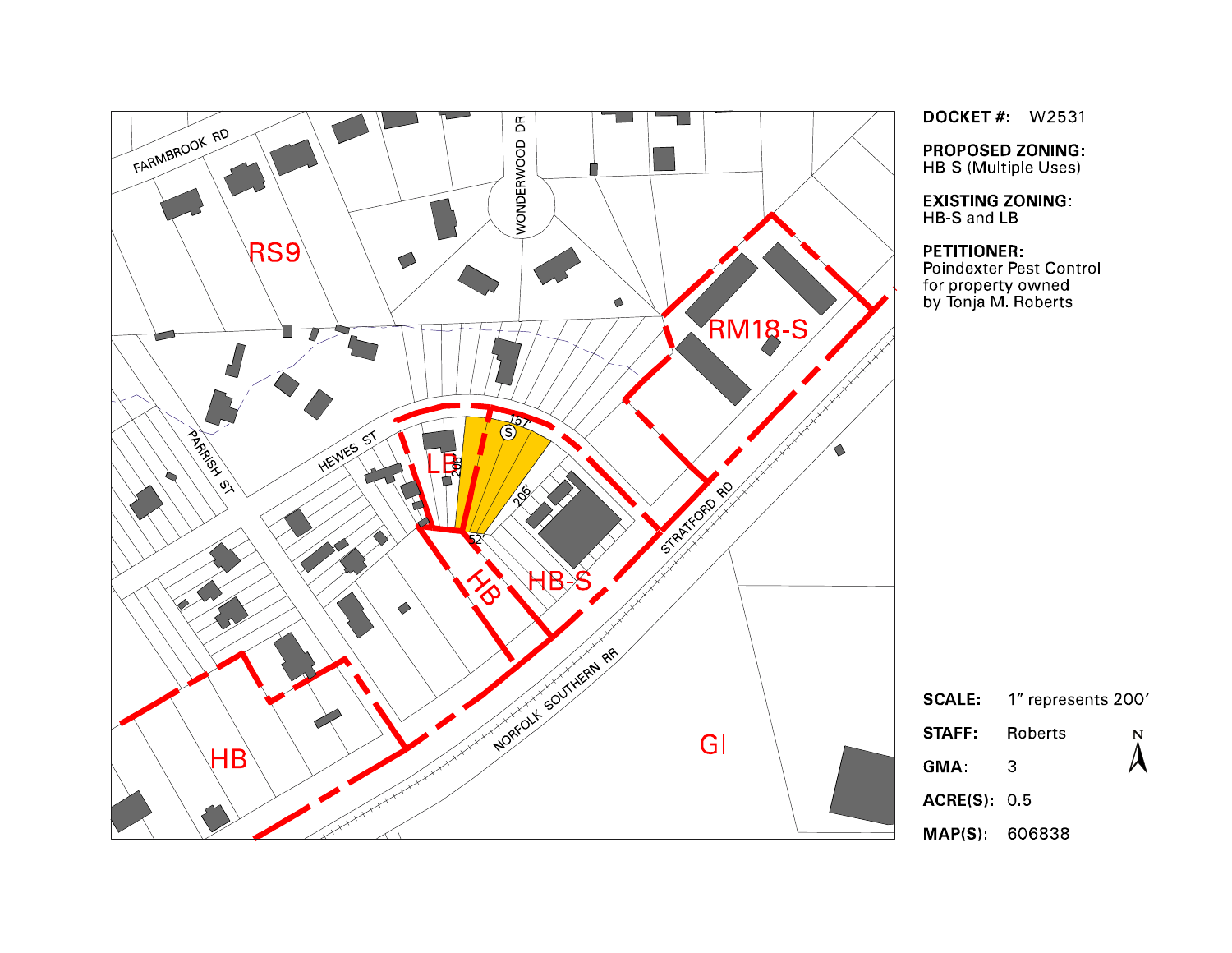February 19, 2002

Poindexter Pest Control for property owned by Tonja M. Roberts P. O. Box 69 Clemmons, NC 27012

RE: ZONING MAP AMENDMENT W-2531

Dear Sirs:

The attached report of the Planning Board to the Board of Aldermen is sent to you at the request of the Aldermen. You will be notified by the City Secretary's Office of the date on which the Aldermen will hear this petition.

Sincerely,

A. Paul Norby, AICP Director of Planning

pc: City Secretary's Office, P.O. Box 2511, Winston-Salem, NC 27102 Dan Womble, 3802-A Clemmons Road, Clemmons, NC 27012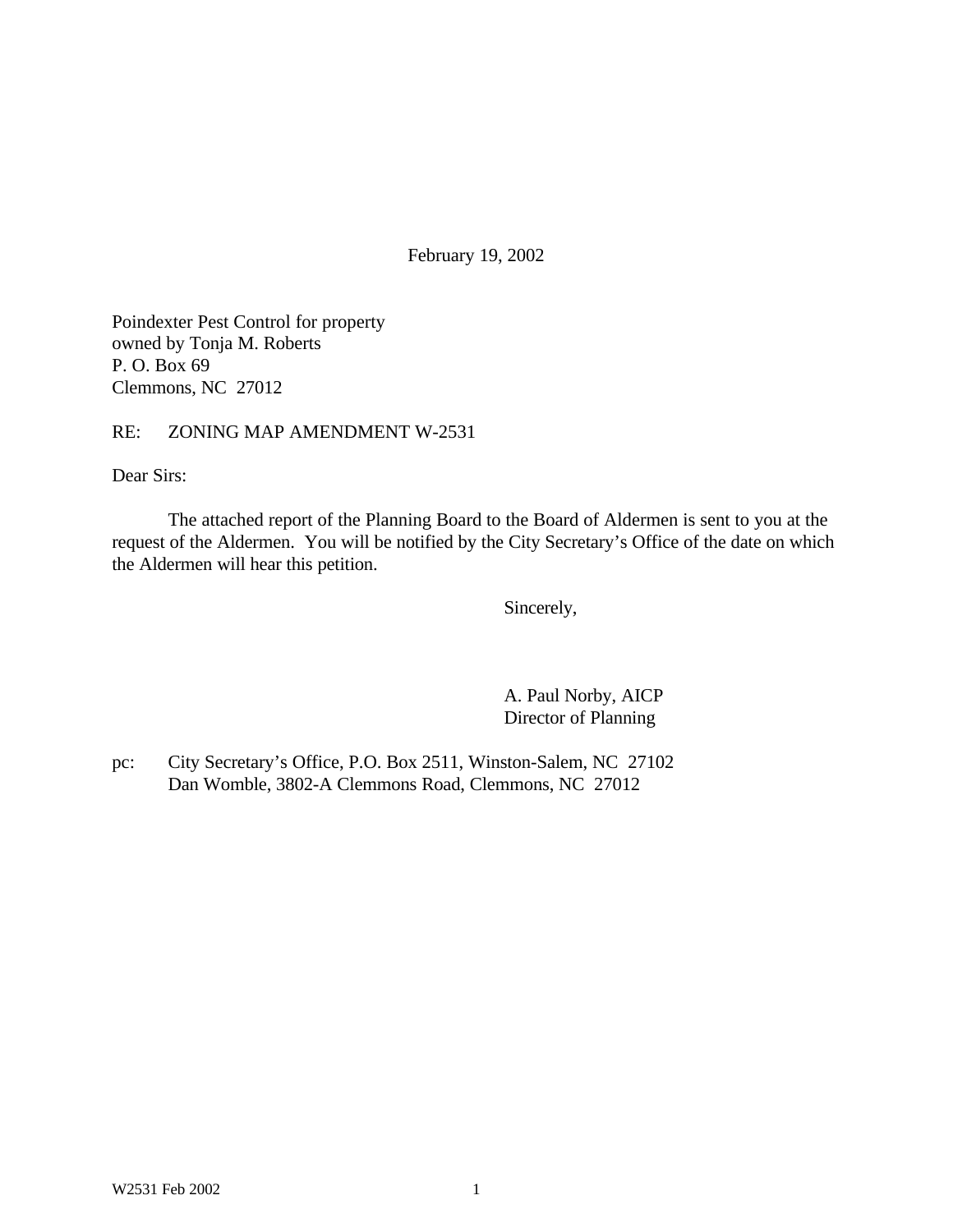# **ACTION REQUEST FORM**

**DATE**: February 19, 2002 **TO**: The Honorable Mayor and Board of Aldermen **FROM**: A. Paul Norby, AICP, Director of Planning

## **BOARD ACTION REQUEST**:

Request for Public Hearing on zoning map amendment of Poindexter Pest Control for property owned by Tonja M. Roberts

## **SUMMARY OF INFORMATION**:

Zoning map amendment of Poindexter Pest Control for property owned by Tonja M. Roberts from HB-S (ABC Store; Building Material Supply; Convenience Store; Food or Drug Store; Furniture and Home Furnishings Store; General Merchandise Store; Hardware Store; Nursery, Lawn and Garden Supply Store, Retail; Retail Store, Specialty or Miscellaneous) and LB to HB-S (Building Material Supply; Nursery, Lawn and Garden Supply Store, Retail; Building Contractors, General; Services, Business A; Services, Business B; Professional Office; Services, Personal): property is located on the south side of Hewes Street northwest of Stratford Road (Zoning Docket W-2531).

**PLANNING BOARD ACTION**:

| <b>MOTION ON PETITION: FOR APPROVAL</b> |                  |
|-----------------------------------------|------------------|
| FOR:                                    | <b>UNANIMOUS</b> |
| <b>AGAINST:</b>                         | <b>NONE</b>      |
| <b>SITE PLAN ACTION:</b>                | <b>CONFORMS</b>  |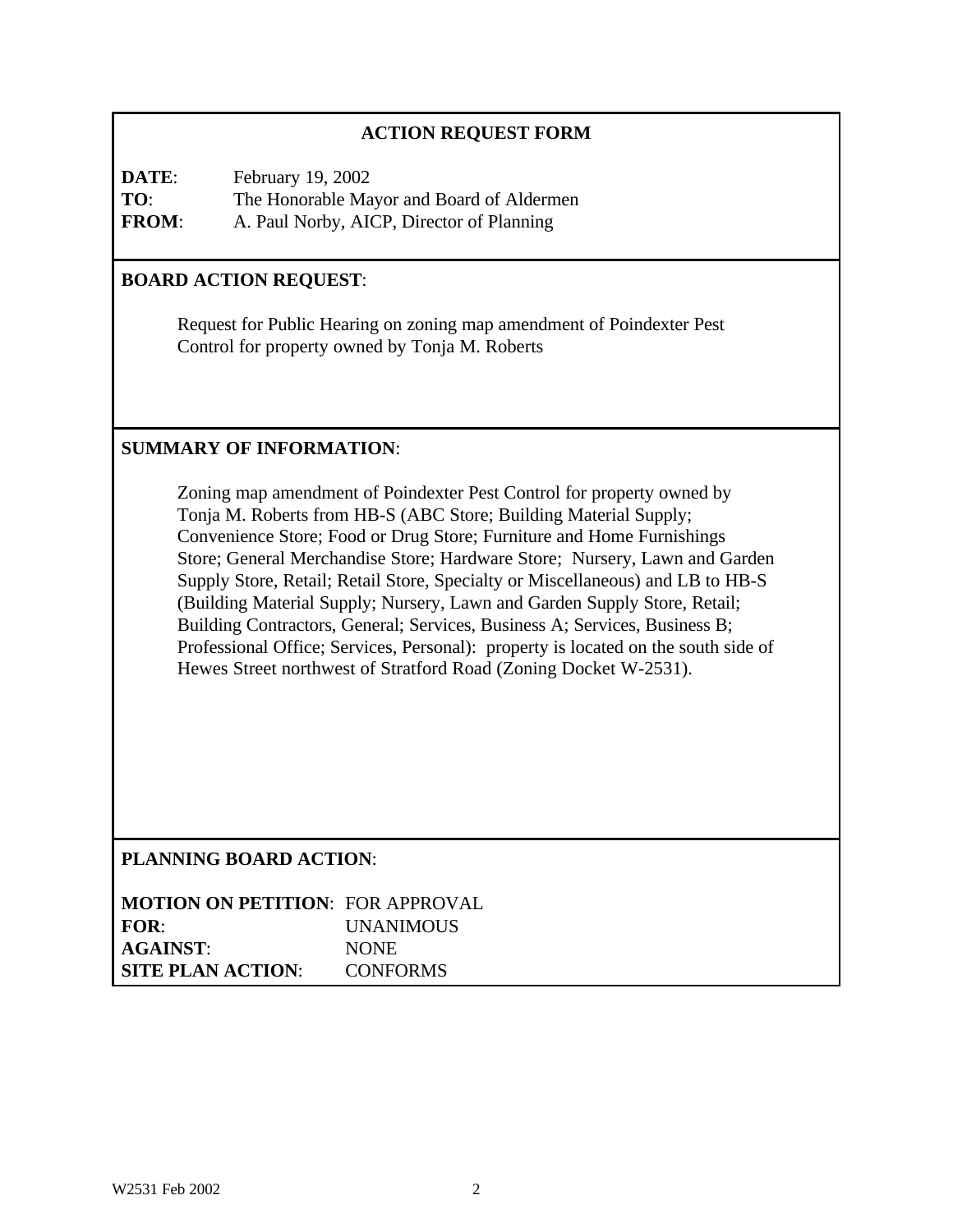#### CITY ORDINANCE - SPECIAL USE

Zoning Petition of Poindexter Pest Control for property owned by Tonja M. Roberts, Docket W-2531

AN ORDINANCE AMENDING THE WINSTON-SALEM CITY ZONING ORDINANCE AND THE OFFICIAL ZONING MAP OF THE CITY OF WINSTON-SALEM, N.C.

\_\_\_\_\_\_\_\_\_\_\_\_\_\_\_\_\_\_\_\_\_\_\_\_\_\_\_\_\_\_\_\_\_

BE IT ORDAINED by the Board of Aldermen of the City of Winston-Salem as follows: Section 1. The Winston-Salem City Zoning Ordinance and the Official Zoning Map of the City of Winston-Salem, N.C. are hereby amended by changing from HB-S (ABC Store; Building Material Supply; Convenience Store; Food or Drug Store; Furniture and Home Furnishings Store; General Merchandise Store; Hardware Store; Nursery, Lawn and Garden Supply Store, Retail; Retail Store, Specialty or Miscellaneous) & LB to HB-S (Building Material Supply; Nursery, Lawn and Garden Supply Store, Retail; Building Contractors, General; Services, Business A; Services, Business B; Professional Office; Services, Personal) the zoning classification of the following described property:

Tax Block 2227, Tax Lots 89, 90, 91, and 92

Section 2. This Ordinance is adopted after approval of the site plan entitled Poindexter Pest Control and identified as Attachment "A" of the Special Use District Permit issued by the Board of Aldermen the \_\_\_\_\_\_\_ day of \_\_\_\_\_\_\_\_\_\_\_\_\_\_\_\_, to Poindexter Pest Control for property owned by Tonja M. Roberts.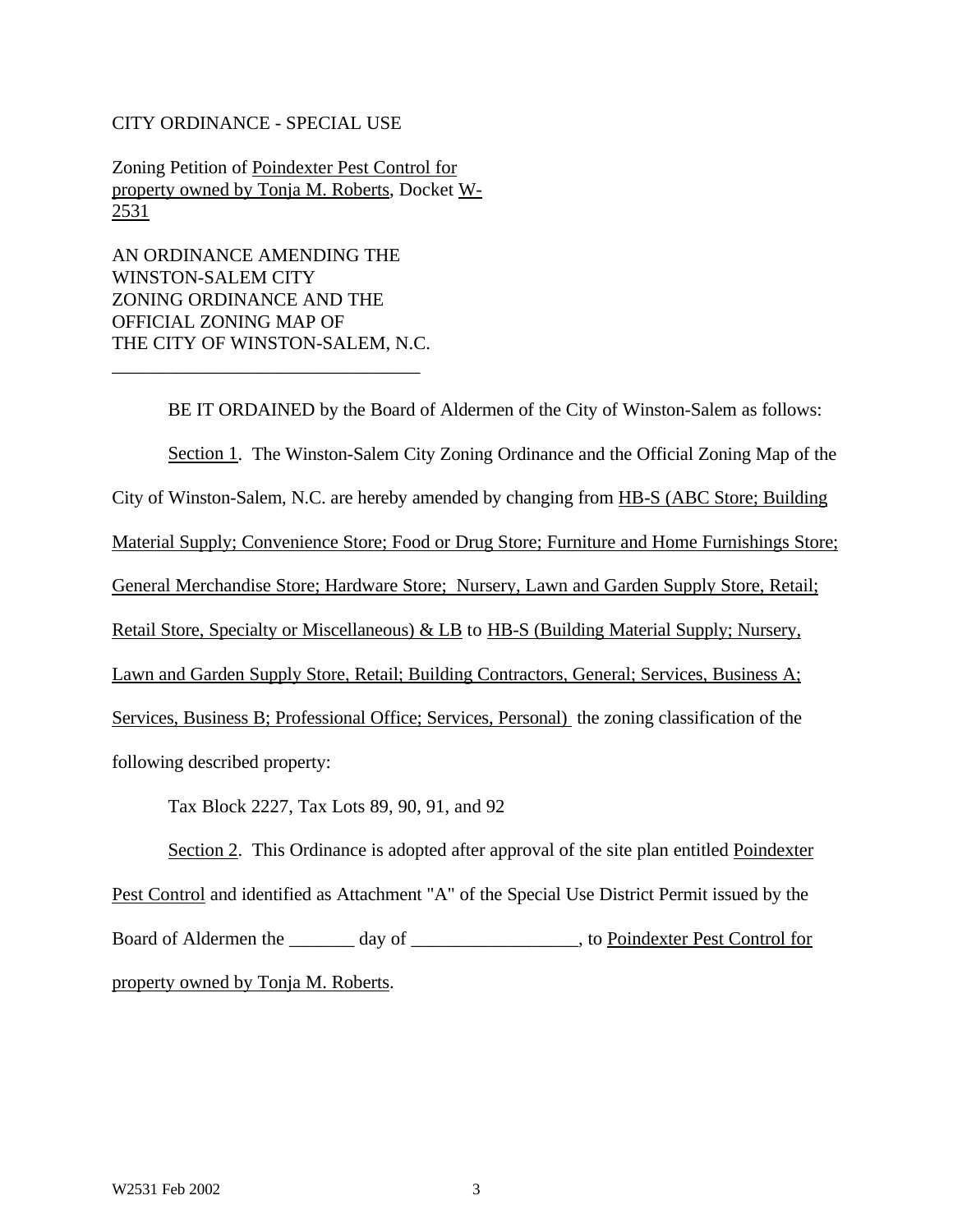Section 3. The Board of Aldermen hereby directs the issuance of a Special Use District Permit pursuant to the Zoning Ordinance of the *Unified Development Ordinances* for a development to be known as Poindexter Pest Control. Said Special Use District Permit and site plan with associated documents are attached hereto and incorporated herein.

Section 4. This Ordinance shall be effective from and after its adoption.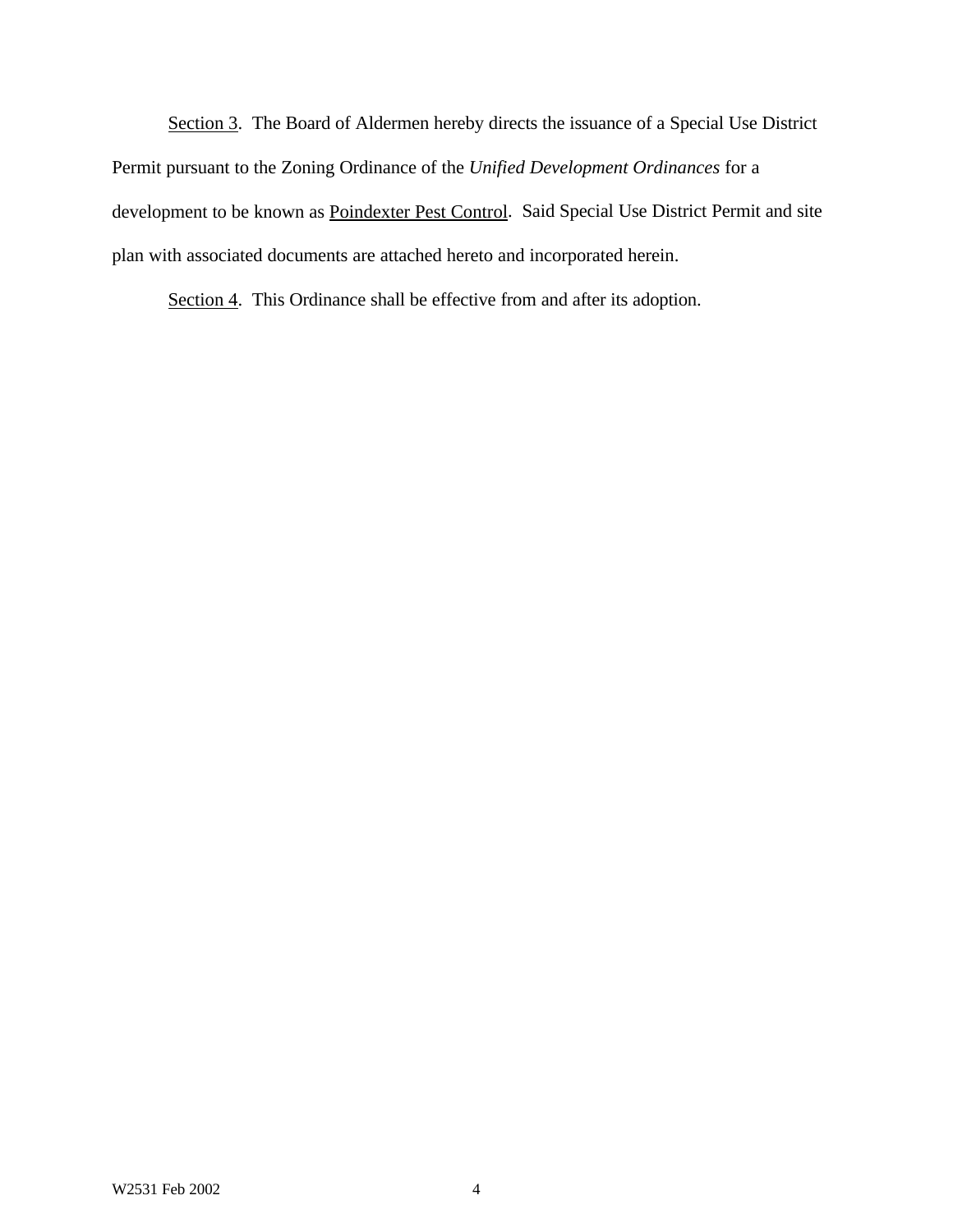#### CITY - SPECIAL USE DISTRICT PERMIT

#### SPECIAL USE DISTRICT PERMIT

Issued by the Board of Aldermen

of the City of Winston-Salem

The Board of Aldermen of the City of Winston-Salem issues a Special Use District Permit for the site shown on the site plan map included in this zoning petition of Poindexter Pest Control for property owned by Tonja M. Roberts, (Zoning Docket W-2531). The site shall be developed in accordance with the plan approved by the Board and bearing the inscription: "Attachment A, Special Use District Permit for HB-S (Building Material Supply; Nursery, Lawn and Garden Supply Store, Retail; Building Contractors, General; Services, Business A; Services Business B; Professional Office; Services Personal), approved by the Winston-Salem Board of Aldermen the day of  $\qquad \qquad .20 \qquad$  " and signed, provided the property is developed in accordance with requirements of the HB-S zoning district of the Zoning Ordinance of the *Unified Development Ordinances*, the Erosion Control Ordinance, and other applicable laws, and the following additional condition be met:

#### C **OTHER REQUIREMENTS**

a. Only one freestanding sign shall be permitted on this property. Said sign shall be a monument type with a maximum height of five (5) feet.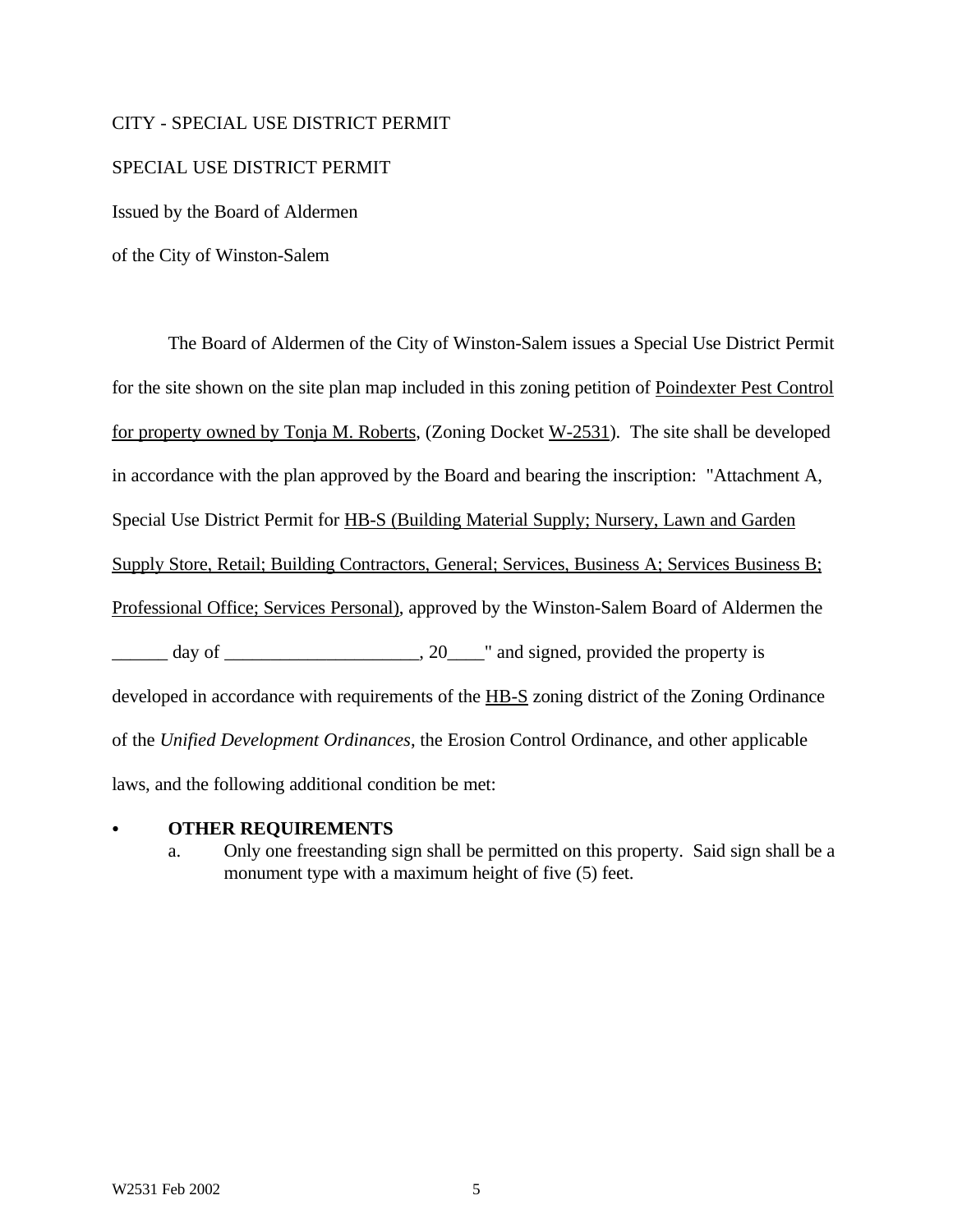### **ZONING STAFF REPORT**

**DOCKET #** W-2531 **STAFF:** Gary Roberts

Petitioner(s): Poindexter Pest Control Ownership: Tonja M. Roberts

### **REQUEST**

From: HB-S Highway Business District (ABC Store; Building Material Supply; Convenience Store; Food or Drug Store; Furniture and Home Furnishings Store; General Merchandise Store; Hardware Store; Nursery, Lawn and Garden Supply Store, Retail; Retail Store, Specialty or Miscellaneous) and LB Limited Business **District** To: HB-S (Building Material Supply; Nursery, Lawn and Garden Supply Store, Retail; Building Contractors, General; Services, Business A; Services Business B; Professional Office; Services Personal)

Both general and special use district zoning were discussed with the applicant(s) who decided to pursue the zoning as requested.

Acreage: 0.50 acre

## **LOCATION**

Street: South side of Hewes Street northwest of Stratford Road. Jurisdiction: City of Winston-Salem. Ward: Southwest.

### **SITE PLAN**

Proposed Use: Multiple business uses. Square Footage: 1,960 square feet, (building 'A'); 1,120 square feet, (future building 'B'). Building Height: One story. Parking: Required: 7 spaces; proposed: 16 spaces. Bufferyard Requirements: 10 foot streetyard. Vehicular Use Landscaping Standards Requirements: UDO standards apply.

### **PROPERTY SITE/IMMEDIATE AREA**

Existing Structures on Site: Site is currently vacant. Adjacent Uses:

| North - | Unity Church zoned RS-9.            |
|---------|-------------------------------------|
| East -  | Single family residence zoned RS-9. |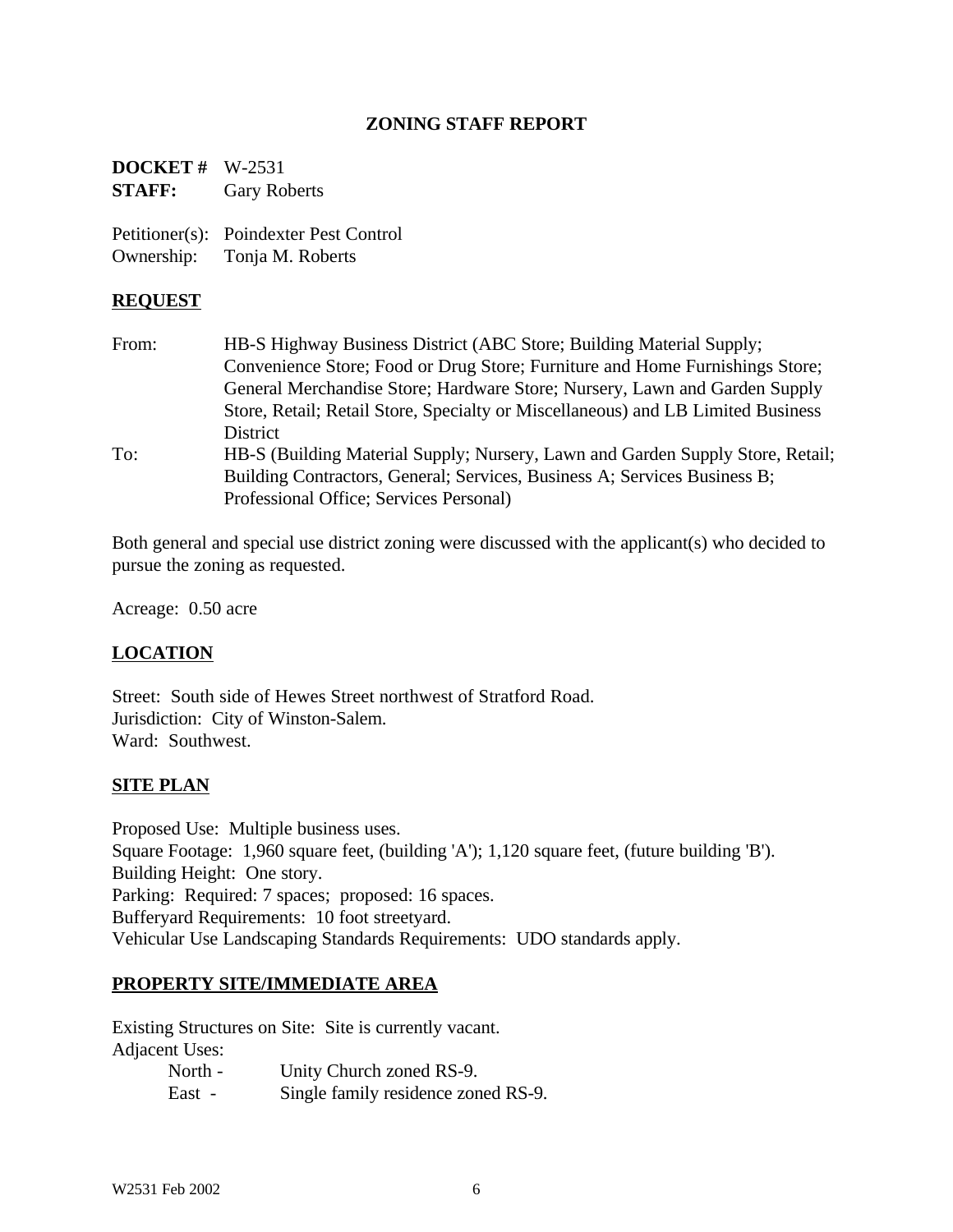| Southeast - | Former location of Briar Patch Garden and Nursery operation zoned |
|-------------|-------------------------------------------------------------------|
|             | HB-S.                                                             |
| South -     | Undeveloped property zoned HB.                                    |
| West -      | Single family residence zoned LB.                                 |

### **GENERAL AREA**

Character/Maintenance: Mixture of small to moderate sized single family homes and small to medium sized business uses.

Development Pace: Slow to moderate.

### **PHYSICAL FEATURES/ENVIRONMENTAL REVIEW**

Impact on Existing Features: Minor grading to accommodate improvements shown on site plan. Topography: Moderate slope downward from west to east. Vegetation/habitat: Site is lightly vegetated. Watershed Supply Watershed: Site is not within the boundaries of a water supply watershed.

### **TRANSPORTATION**

Direct Access to Site: Stratford Road; Hewes Road. Street Classification: Stratford Road - major thoroughfare; Hewes Road - local. Average Daily Traffic Count/Estimated Capacity at Level of Service D (Vehicles per Day): Stratford Road between Burke Mill Road and Somerset Drive = 24,000 /42,200 Trip Generation/Existing Zoning: Not enough information available for calculations Trip Generation/Proposed Zoning: HB-S  $3,080/1,000 \times 36.088$  (Nursery/Garden Center Trip Rate) = 111 trips per day Transit: Route 19, along Stratford Road.

## **HISTORY**

Relevant Zoning Cases:

- 1. W-2349; RS-9 to HB; approved November 1, 1999;adjacent to and southeast of current site on northwest side of Stratford Road; 0.34 acre; Planning Board and staff recommended approval.
- 2. W-2156; RS-9 to HB; approved June 2, 1997; northwest side of Stratford Road west of Parrish Street; 3.63 acres; Planning Board and staff recommended approval.
- 3. W-1493; R-6 to B-3-S (Stores or shops, retail; Agriculture); approved January 4, 1988; portion of current site and northwest corner of Stratford Road and Hewes Street; 1.67 acres; Planning Board recommended approval, staff recommended denial.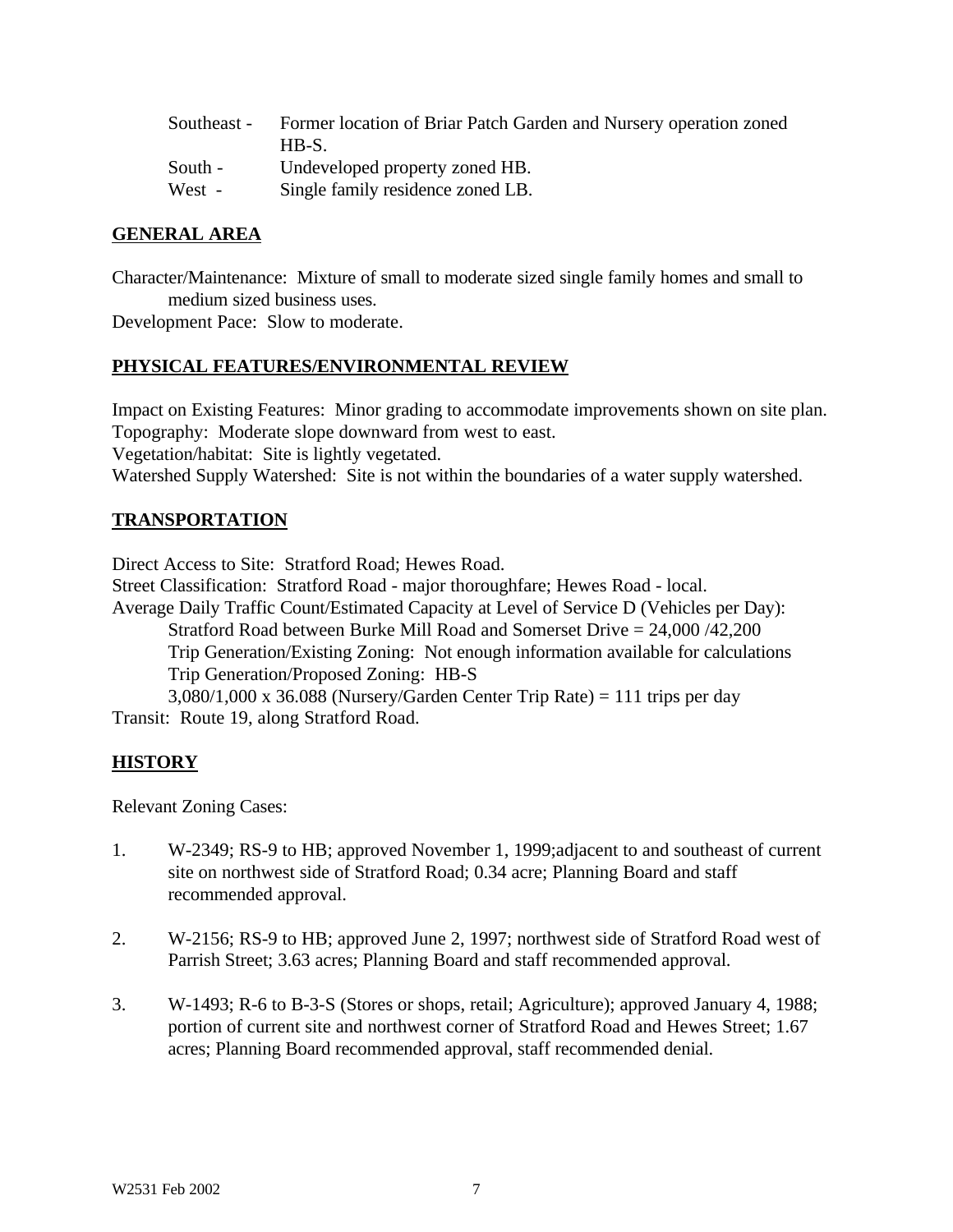- 4. F-696; R-6 to B-3; approved May 29, 1984; northwest side of Stratford Road southwest of current site; 1.03 acres; Planning Board and staff recommended approval.
- 5. F-434; R-6 to B-3; approved January 17, 1977; northwest side of Stratford Road southwest of current site; 0.75 acre; Planning Board and staff recommended approval.

## **CONFORMITY TO PLANS**

*Legacy* Growth Management Area: Suburban Neighborhoods (GMA 3). Relevant Comprehensive Plan Recommendation(s): *Legacy* recommends that commercial development be focused at activity nodes and be designed to be pedestrian friendly. Recommendations also include preservation of existing residential neighborhoods. Area Plan/Development Guide: *South Stratford Road Development Guide* (1989) Relevant Development Guide Recommendation(s): The subject property is recommended to be converted to commercial use in the *South Stratford Road Development Guide.*

## **ANALYSIS**

The subject request is a petition to rezone a 0.50 acre tract from HB-S and LB to HB-S. The property is located on the south side of Hewes Street approximately 250 feet northwest of Stratford Road. The site is currently undeveloped however the majority of the property, which is zoned HB-S, was until recently the location of two small greenhouses used in conjunction with the Briar Patch Garden and Nursery which is no longer in operation.

The surrounding properties comprise a mixture of uses including a small church across Hewes Street zoned RS-9, the above mentioned unoccupied commercial structure zoned HB-S and a single family residence to the west which is zoned LB. Several single family residences remain viable further down Hewes Street which reconnects back to Stratford Road.

The majority of the current request is zoned HB-S which allows many uses including ABC Store and Convenience Store. The current request does not include these uses but does add the use Building Contractor, General. Staff has no objections with the proposed uses. The *South Stratford Road Development Guide* recommends commercial zoning for the interior block bordered by Hewes Street. During interdepartmental review, the petitioner agreed to locate all off-street parking to the rear of the building. This measure will soften the commercial character of the proposed request by enhancing the appearance of the site as viewed from the public street. With this site plan issue addressed, staff recommends approval.

### **FINDINGS**

- 1. *Legacy* recommends that commercial development be focused at activity nodes and be designed to be pedestrian friendly. Recommendations also include preservation of existing residential neighborhoods.
- 2. *South Stratford Road Development Guide* recommends commercial use for the subject property.